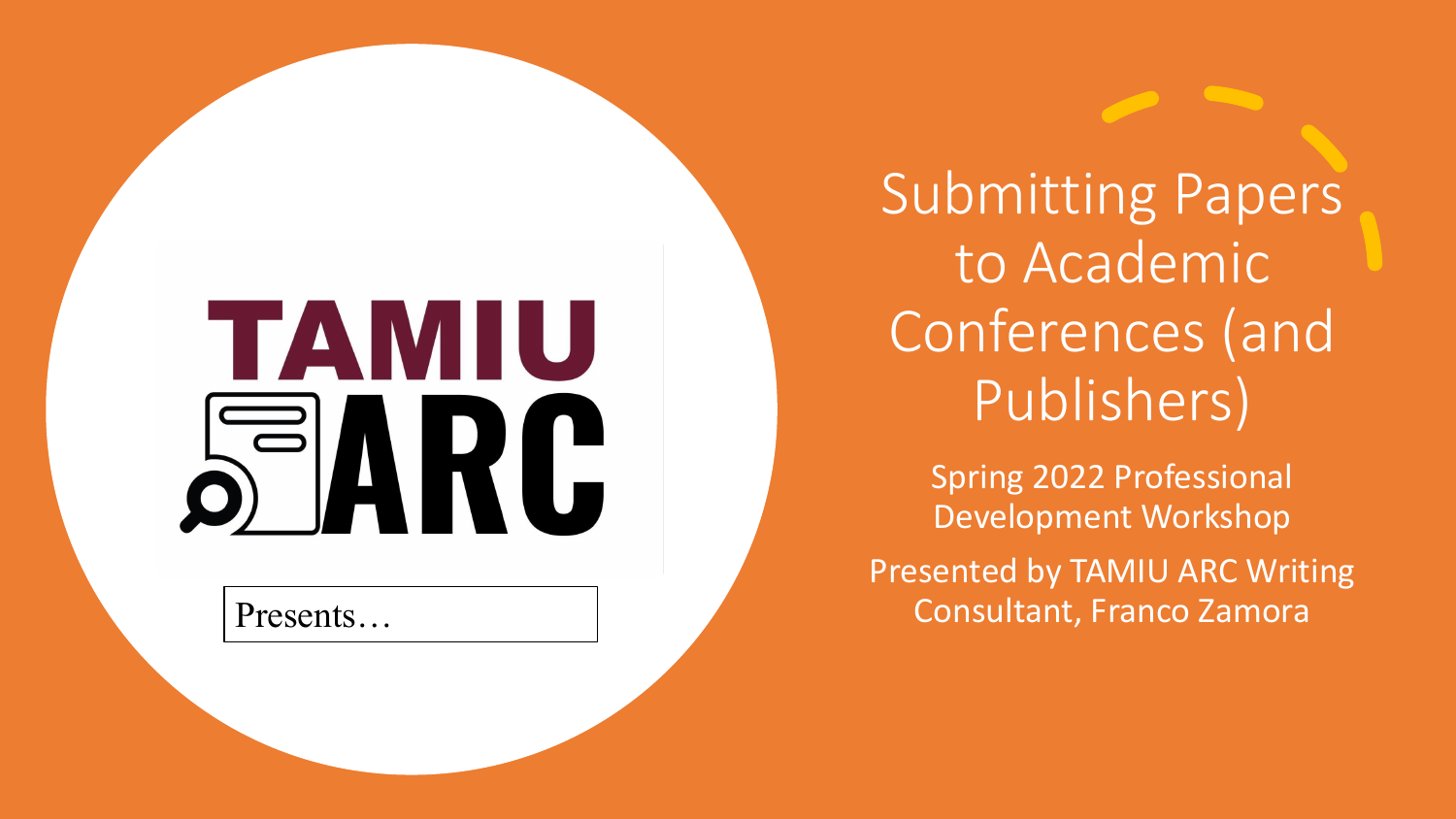#### The Familiar Writing Process



Question: Why does publishing almost always go overlooked in the process?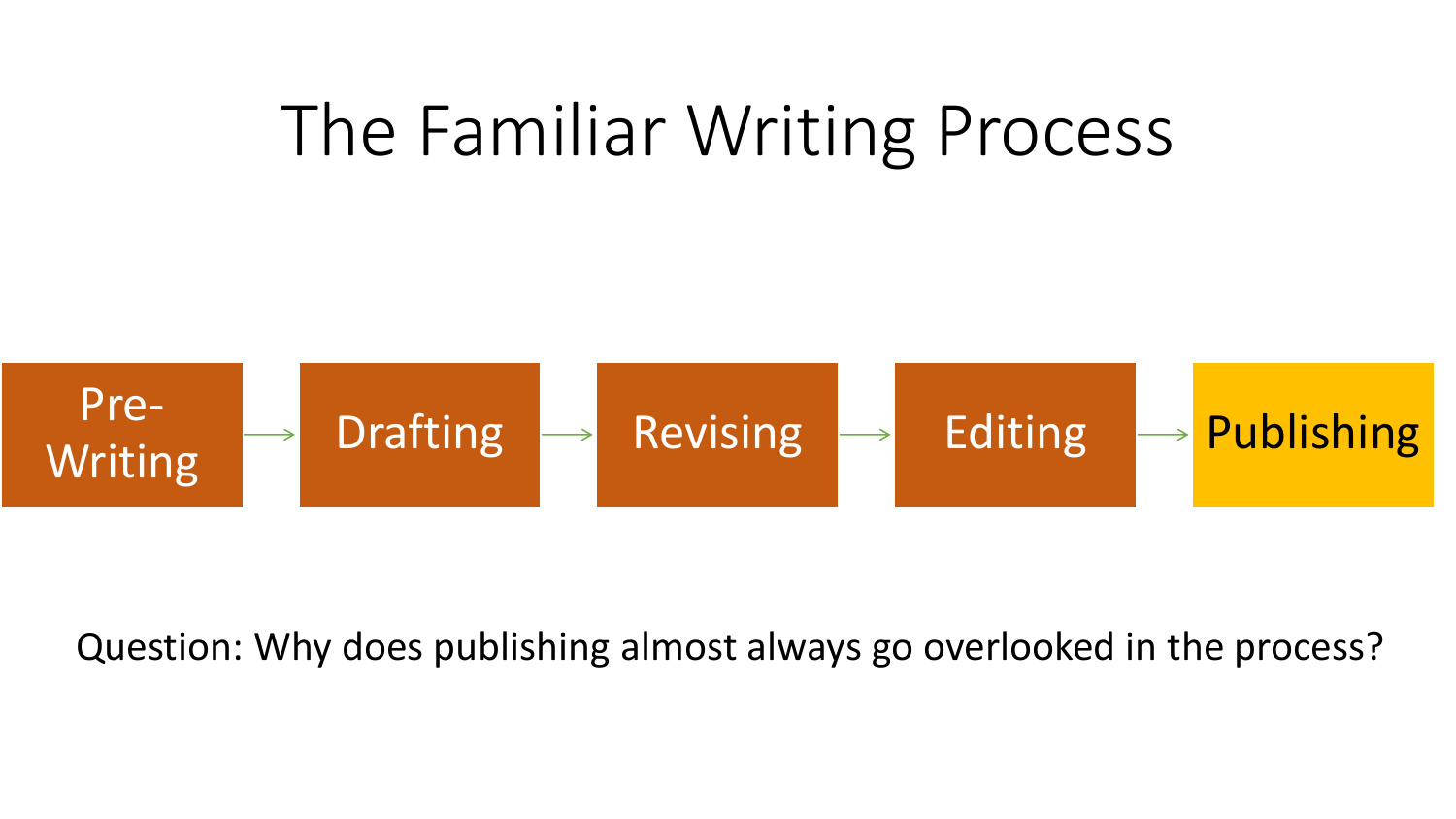# Another thought…

What prevents people from publishing?

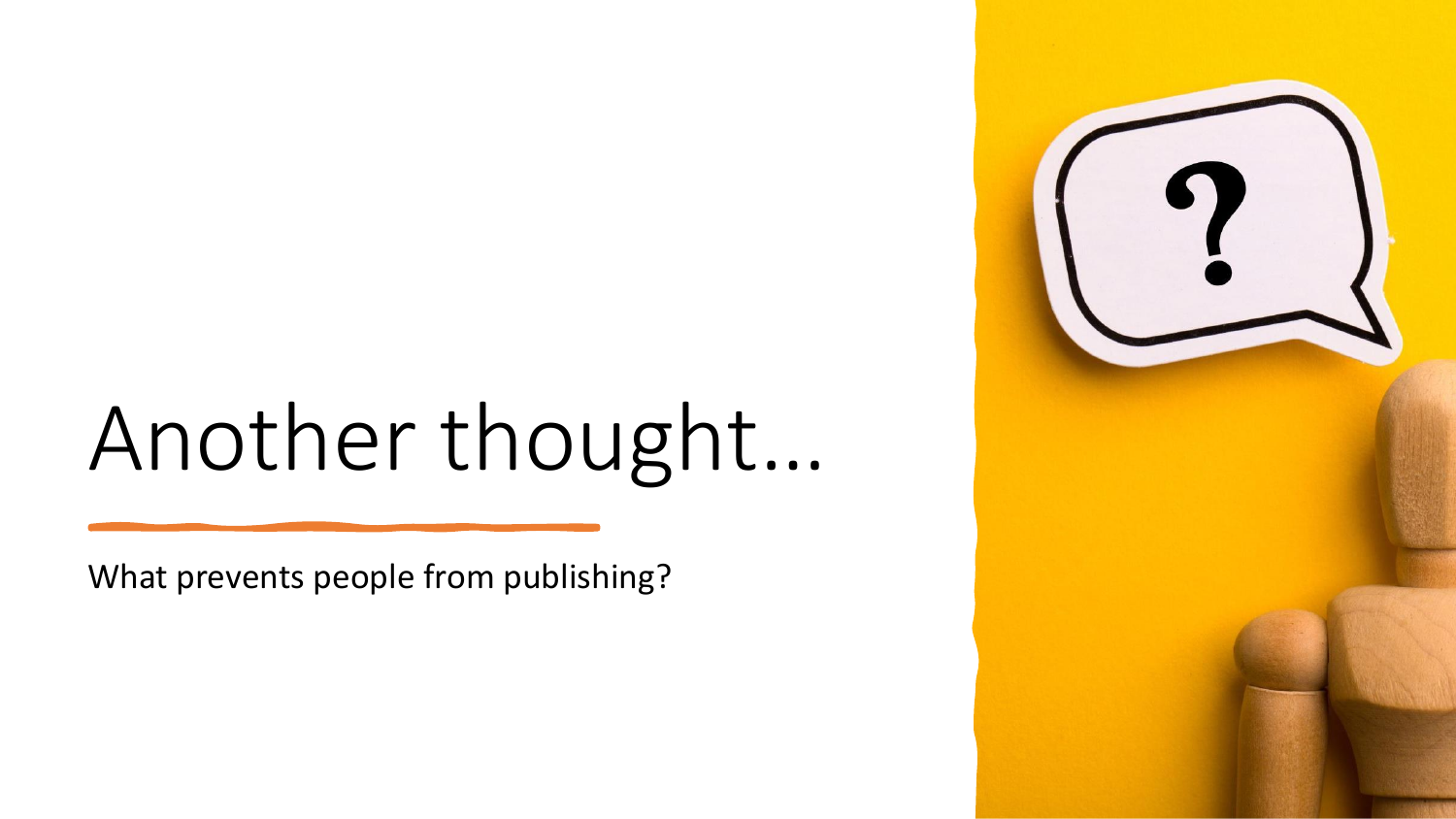Before anything else, think like the published professionals.

What does an audience of professionals in your field know about the subject?

What does an audience of academics outside your field know about the subject?

What does an audience of average readers know about the subject?

Who *needs* to know about the subject?

Look for people who would want to read it.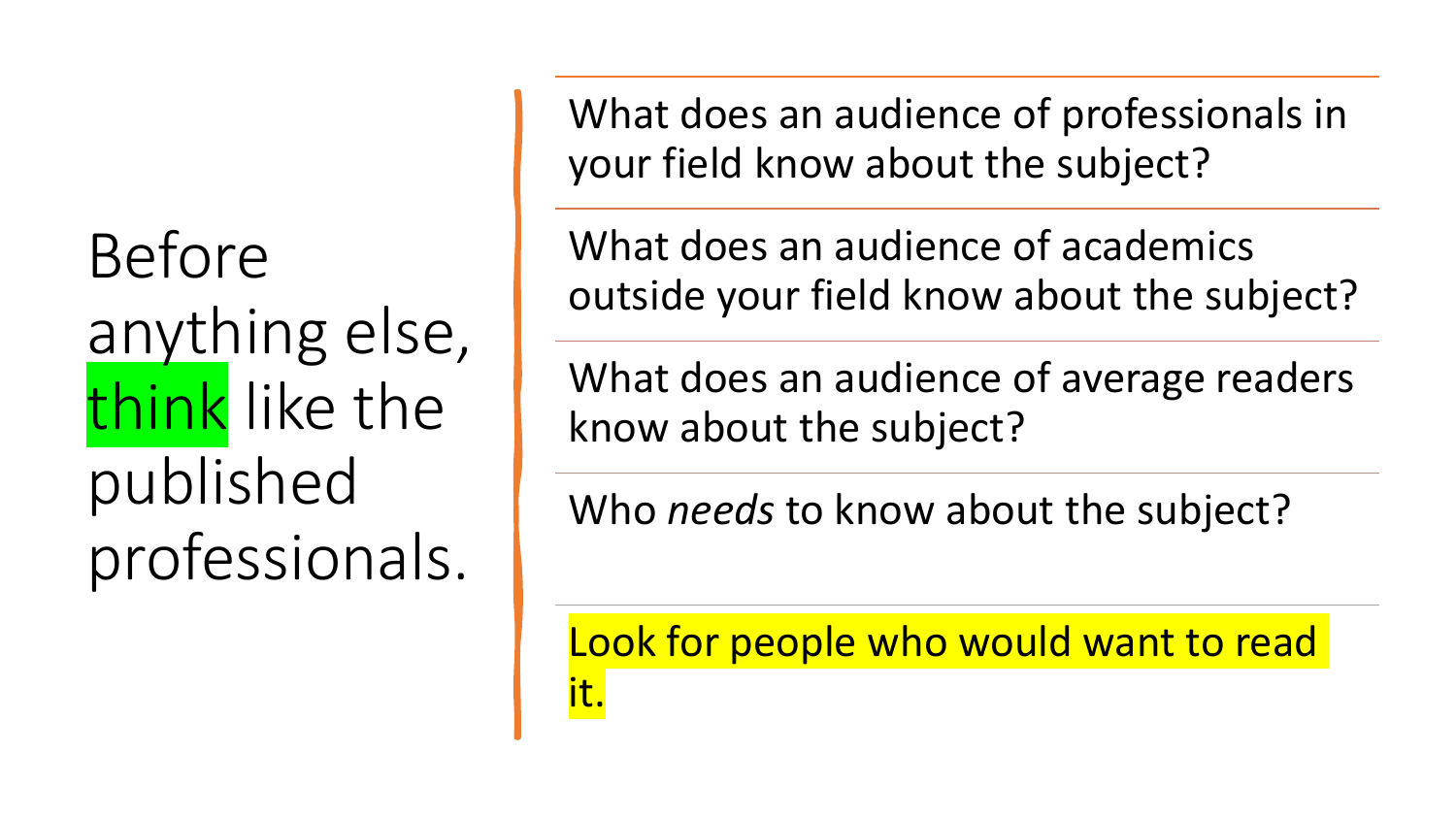**Conferences** are looking for:

- A topic that is fresh, "controversial," or fills a niche
- A proposal that is well-written, not just grammatically but also logically
- Meets their own internal theme or guidelines
- Something concise and digestible
- Something that can be invited to be published post-conference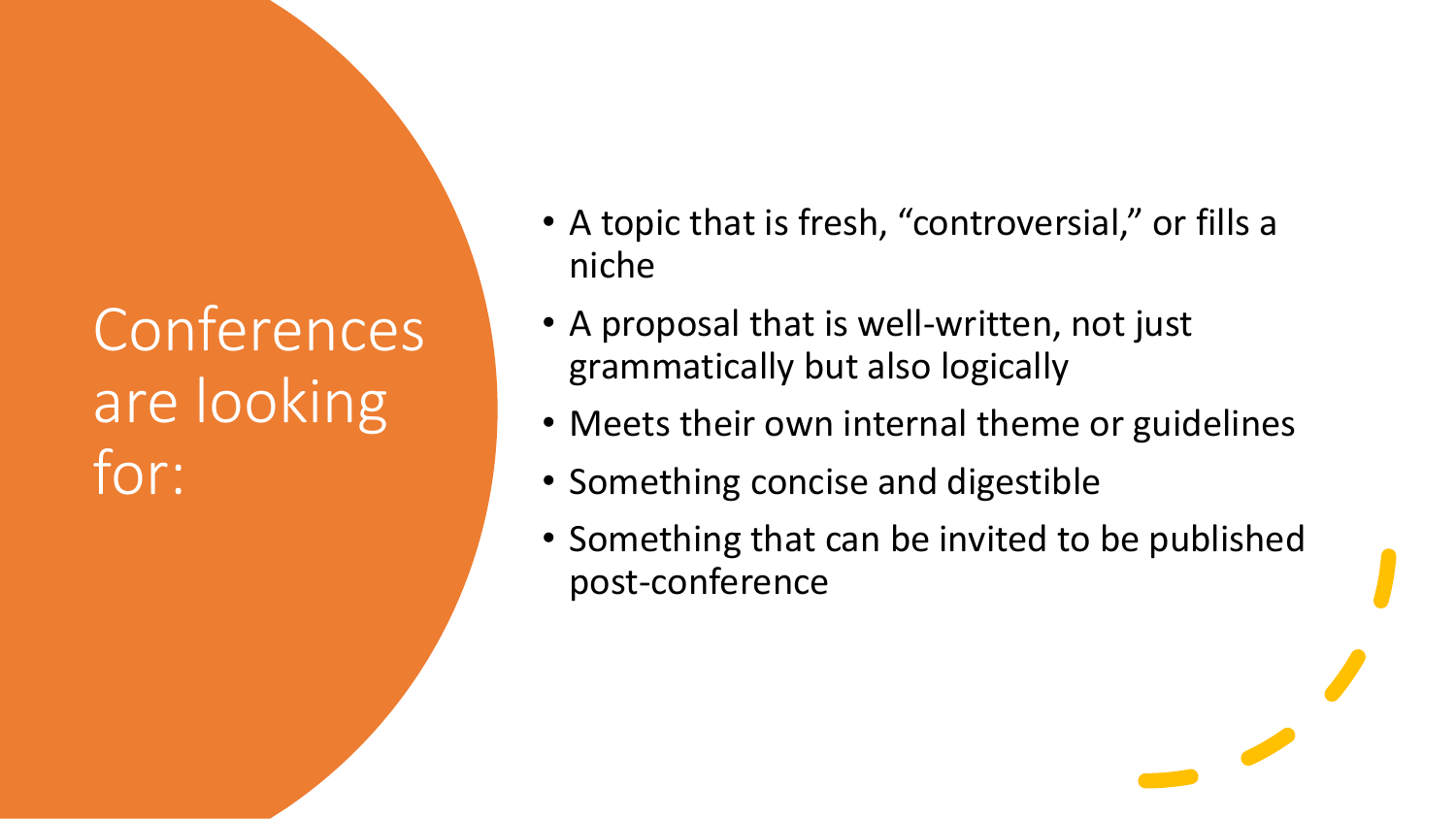#### Sort of like a job interview…

- Review the conference's credentials:
- How long have they been operating?
- Who has previously attended (especially if you can talk to people who have gone)
- What kinds of speakers and panels have they hosted, and is there a theme?
- What are their application requirements?
- Is their contact information up to date?
- Is your contact information up to date?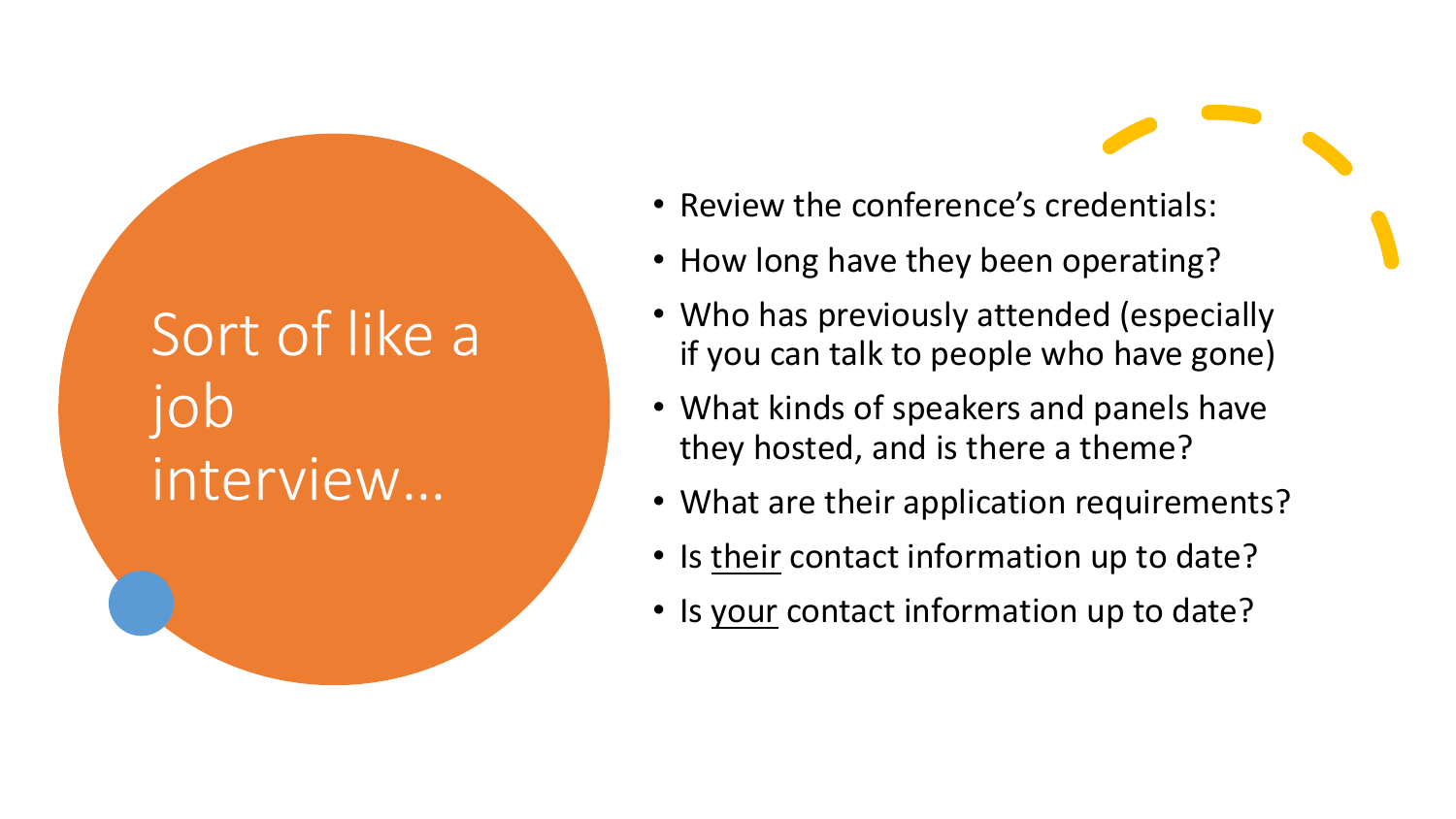How is a conference paper different?

- Typically shorter (somewhere between 3 and 5 pages, but I've seen ones as long as 10) (the conference itself may set a limit, more to do with time than with word count)
- Tends to be built on proposals submitted to the conference (I've seen people just present proposals if their paper or research has not been completed by the day of presentation)
- Addresses key points of your topic, some background info, and mainly results
- Kind of like a thesis or dissertation defense (with less pressure, presumably)
- Should *expect* audience questions and feedback.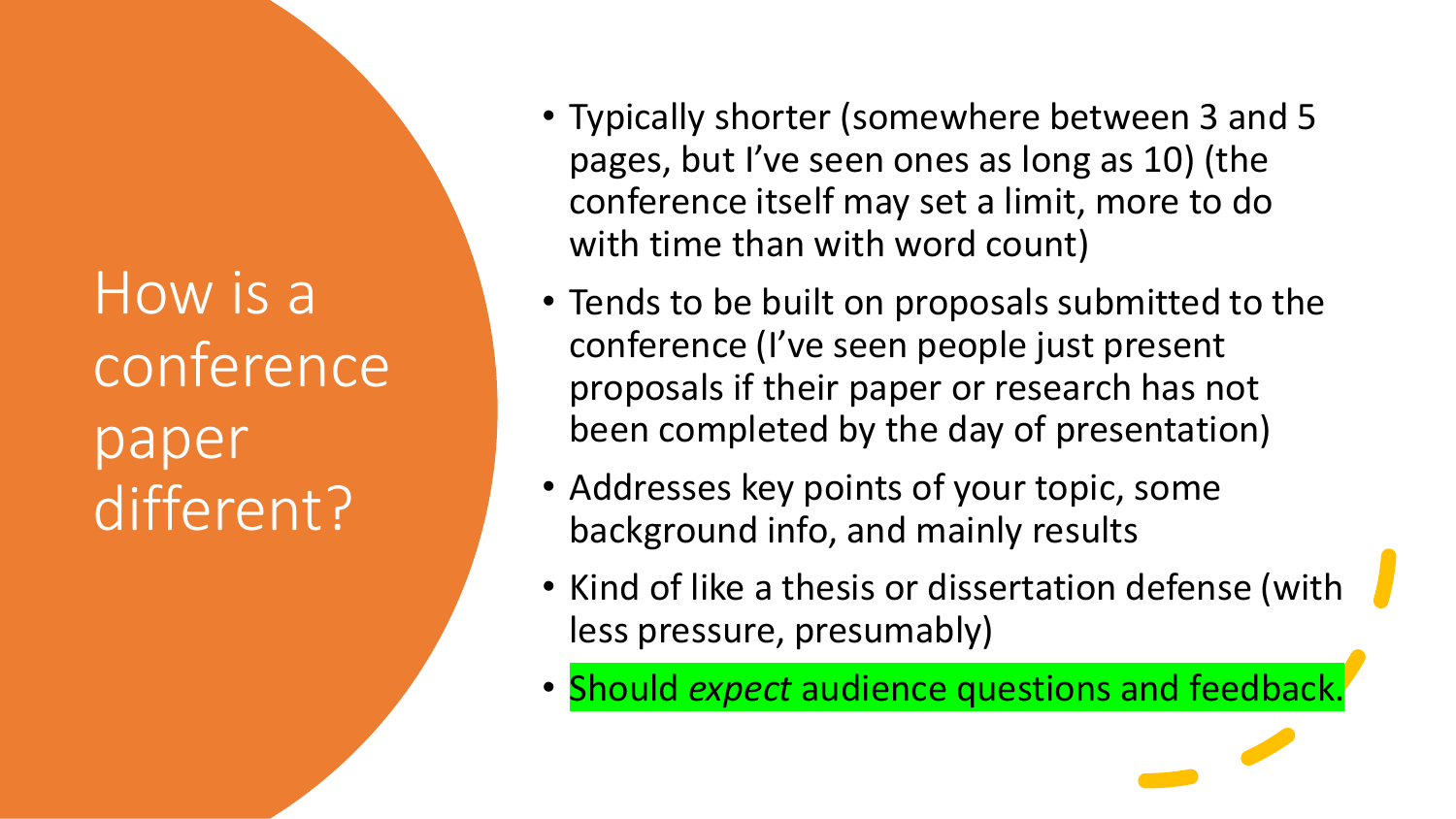## Typical conference questions:



Why did you use this particular theoretical approach?



Explain [aspect of your research or key term] in more detail.



What historical or background research in the field led to the development of your work?



What similar projects to yours are you familiar with, and how is your application different?



How would other academics as well as people in the field be able to apply your work practically?



What limitations did you encounter, or things you might have done differently?



What implications does your completed research have for the field at large, for related fields, or future research?



What will *you* do with this research in the future?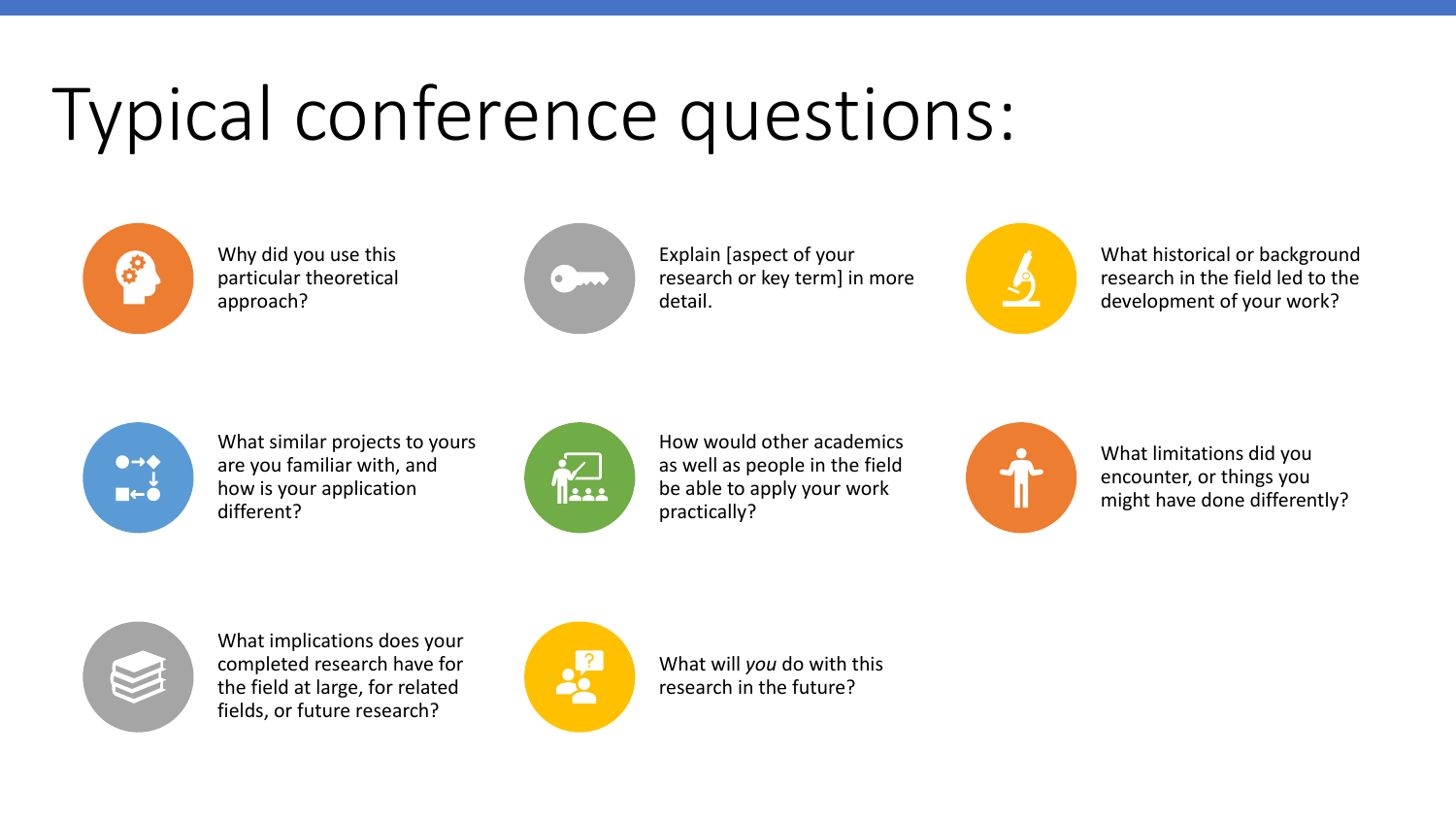#### Public Speaking inGeneral:  $^{\prime\prime}$ Do"s

- Practice! Practice by yourself and with a small audience!
- Make eye contact with the judges and audience.
- · Dress professionally, but stay comfortable.
- Speak in a clear, loud tone (use technology to your advantage)

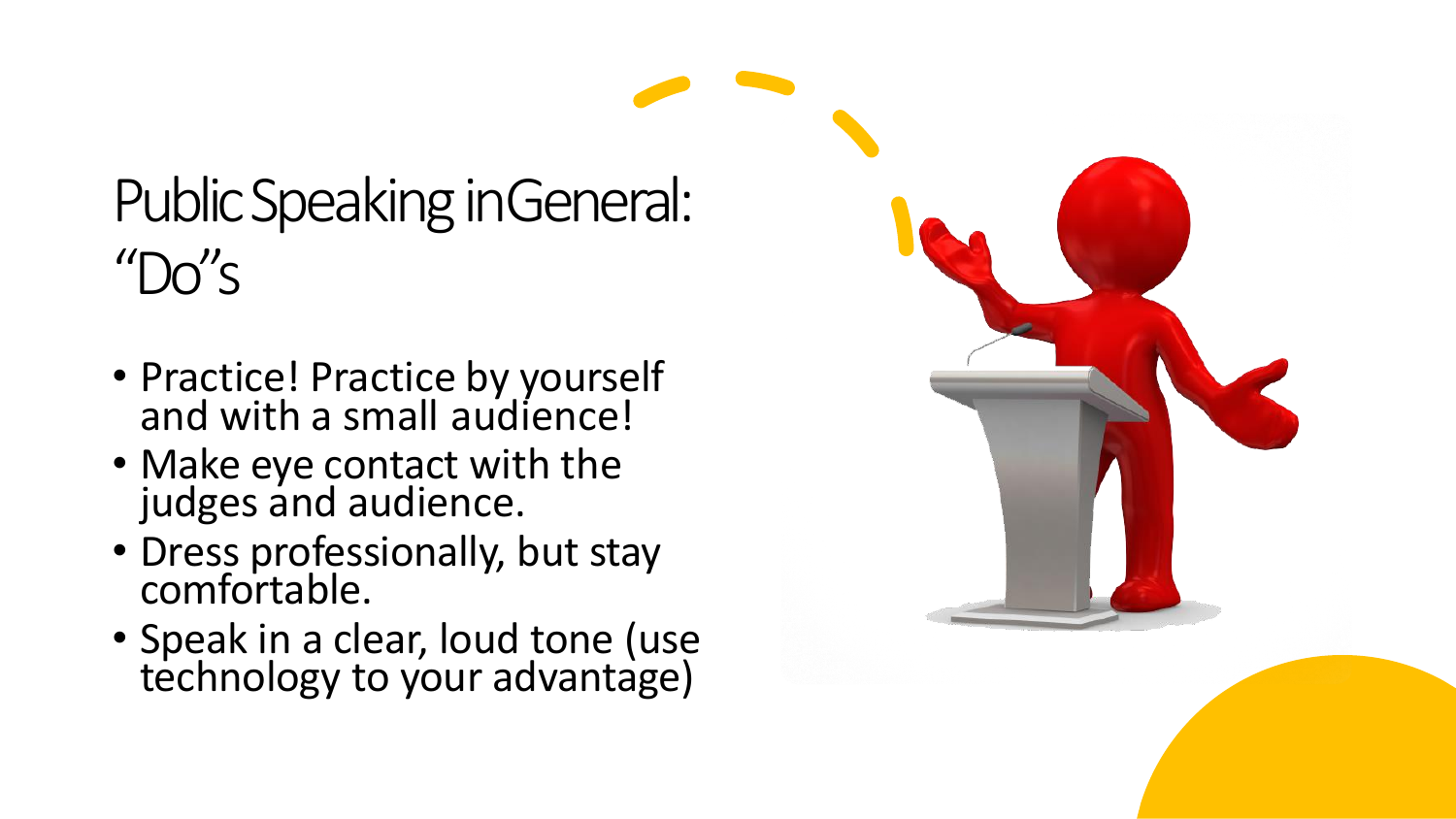## 1. PrepBeforehand

Make cue cards  $\blacksquare$  – Even if you don't use them.

•

- Have a Roadmap Decide on your order ahead of time. •
- Write it in a familiar form - Most conference-style presentations are styled like a "research paper" version of your full text. Try bullet points, lists, images, etc.

Have a visual aid – Detailed slides or a simple backdrop with the title of your manuscript and your name. Gives the audience something to stare at that isn't you!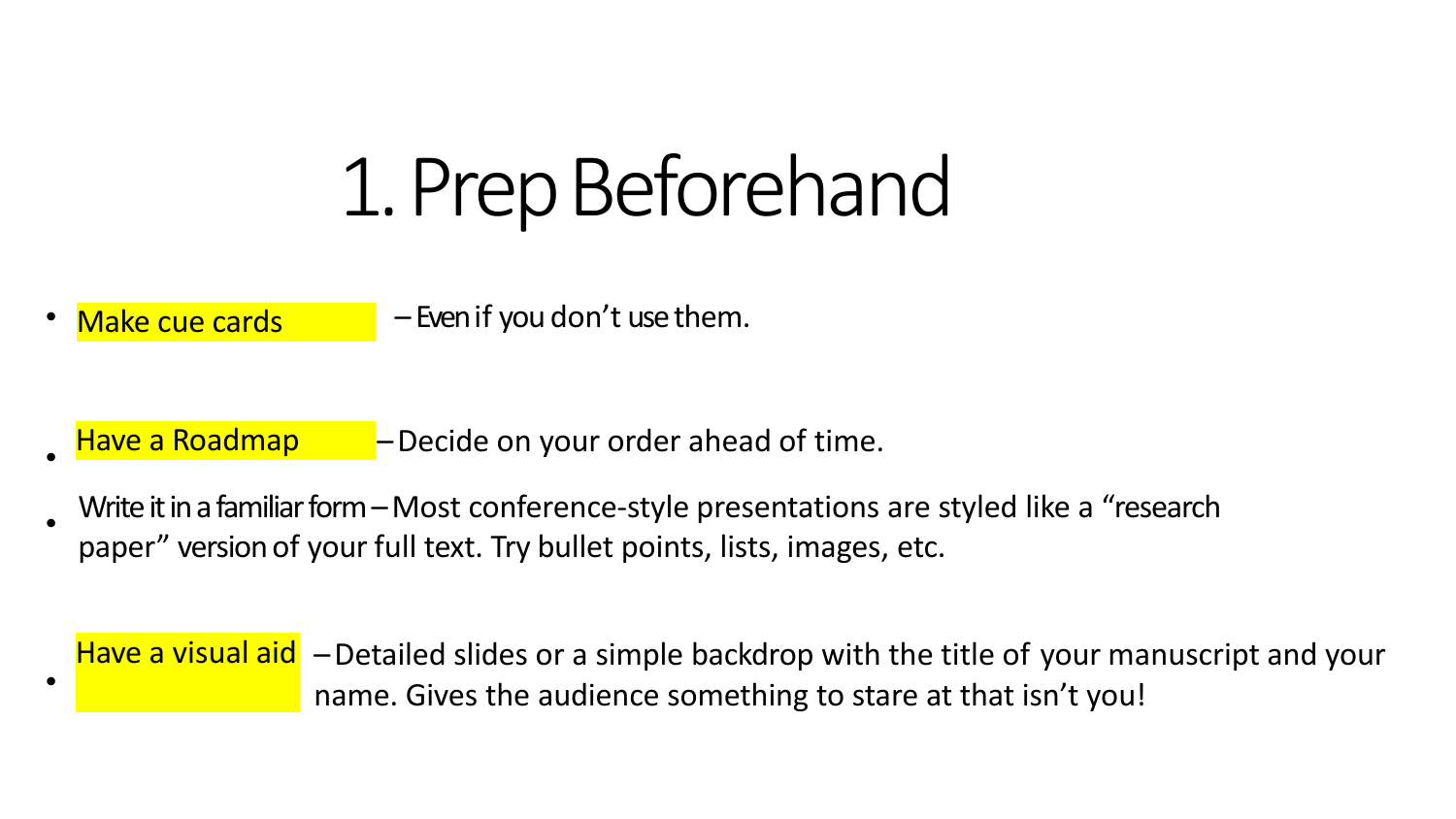Arrive Early –Triple check the time and place.

Take and print all your materials ahead of time, especially a copy of your paper and notecards for yourself.



#### 2. Set-Up and **StartUp**





Thank the audience and judges for being there **first before starting.**

Introduce yourself and the title of your work.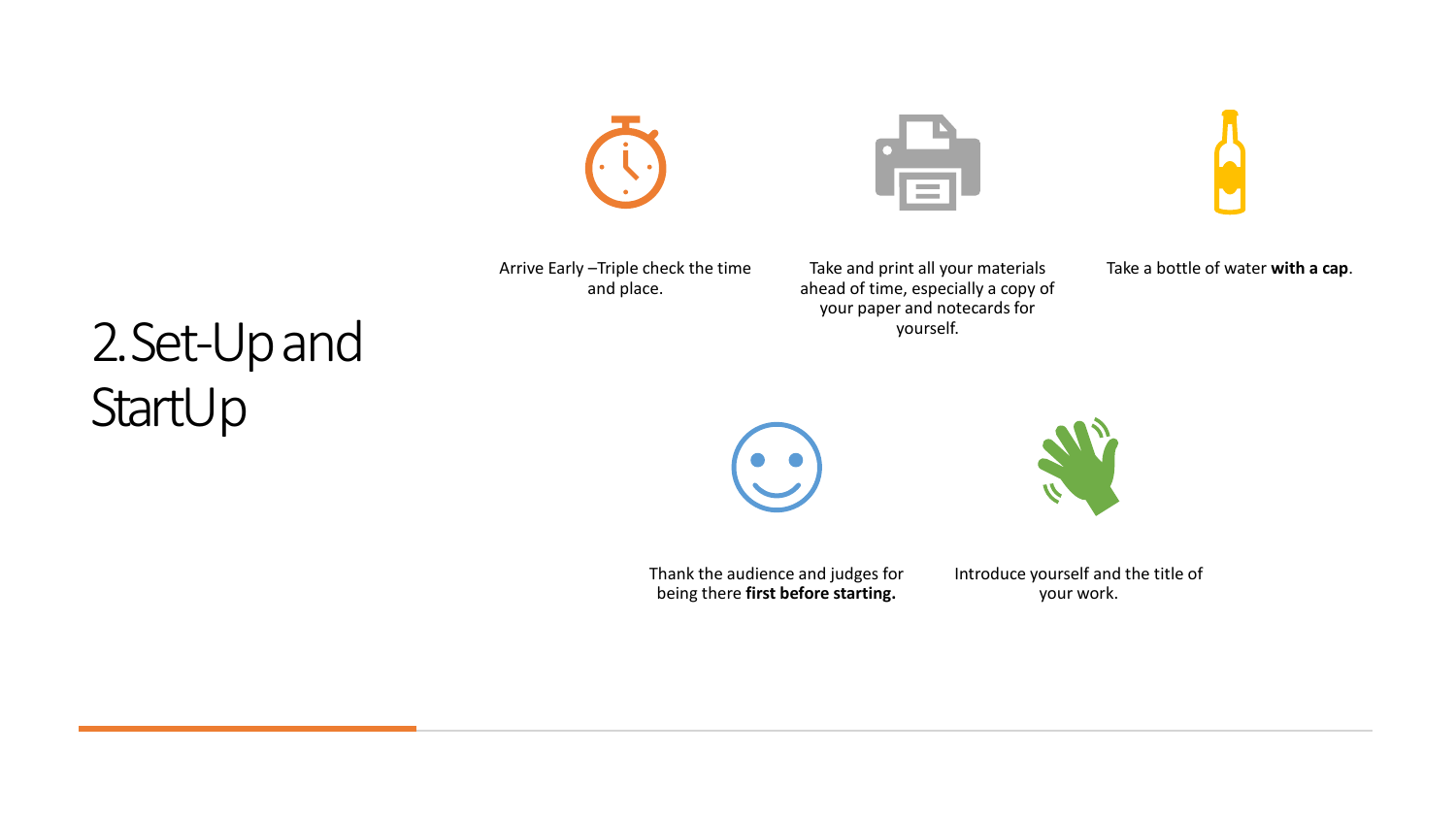Publishing: What to focus on, writing-wise. Title – Catchy, precise, topical, shorter (if possible)

Abstract – Meets the word count, summarize problem, methods, results, and conclusion in about 1 sentence each. Don't include references or background info.

Keywords list – Often forgotten. Main topics, attract readers, just the important ones, *specific*

Proofreading/Editing – Grammar, sentence structure, punctuation.

The Body (Background information on the topic, Methods, Results, Discussion) References – Consistent, in-line with the publisher's selected style

Language and tone – Academic, formal, free of colloquialisms, active voice (usually), proper tense

Figures, Tables, and Illustrations – Correct formatting, submitted to the publisher correctly, accurately reproduced, visible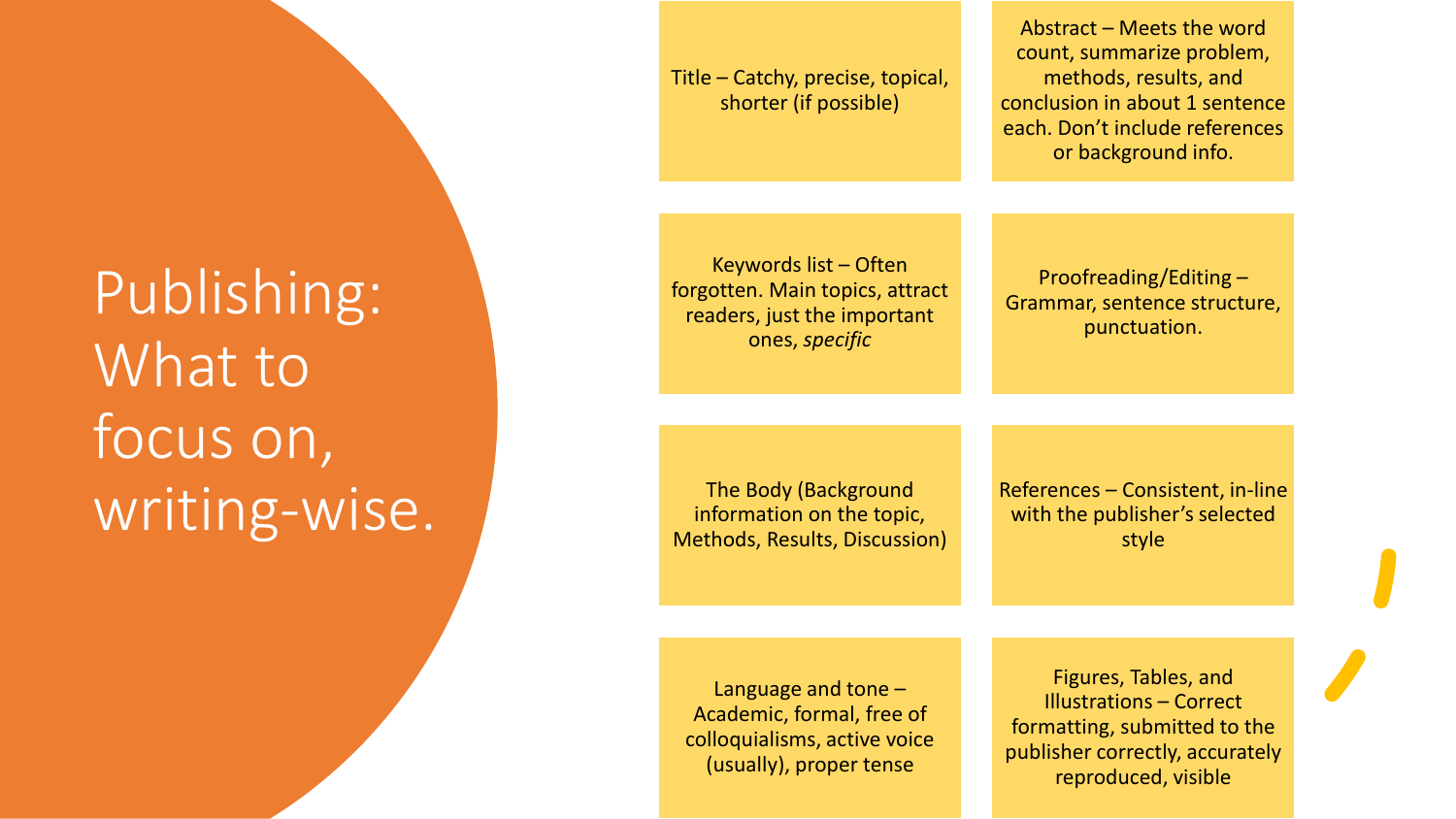## Submitting Work to Publishers:

- Check that the journal is even receiving submissions (and where and when to submit)
- Check the journal's credentials (how long have they been publishing, what are their recent issues about, are their articles of a similar quality and topic as your own)
- Read and re-read all the submission instructions
- Make your cover letter concise and *specific.* Why do you want to publish with this journal?
- Don't repeat the Abstract in the cover letter—keep them separate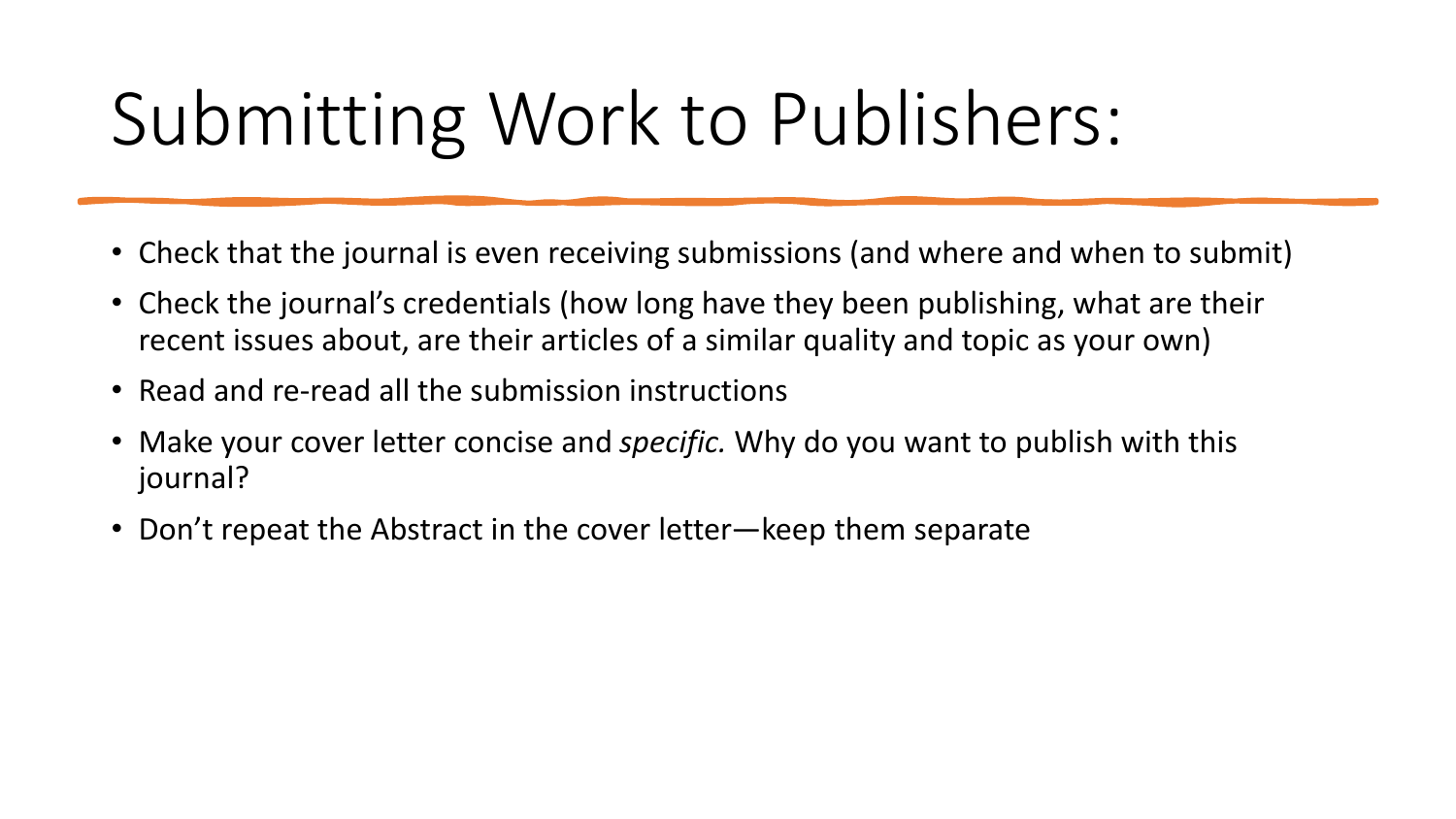## When speaking with publishers…



Ask questions about a timeline (and set one for yourself). Unlike other projects, which have hard deadlines, the time to publish for journals depends on the individual journal. All of them are different.



Be open to and direct when it comes to feedback (and expect to make some revisions)



Be persistent and patient. It's not unheard of to need to resubmit multiple times…



Know that you *can* challenge reviewers' feedback (if you have justification) as long as you do it politely. Pick your battles.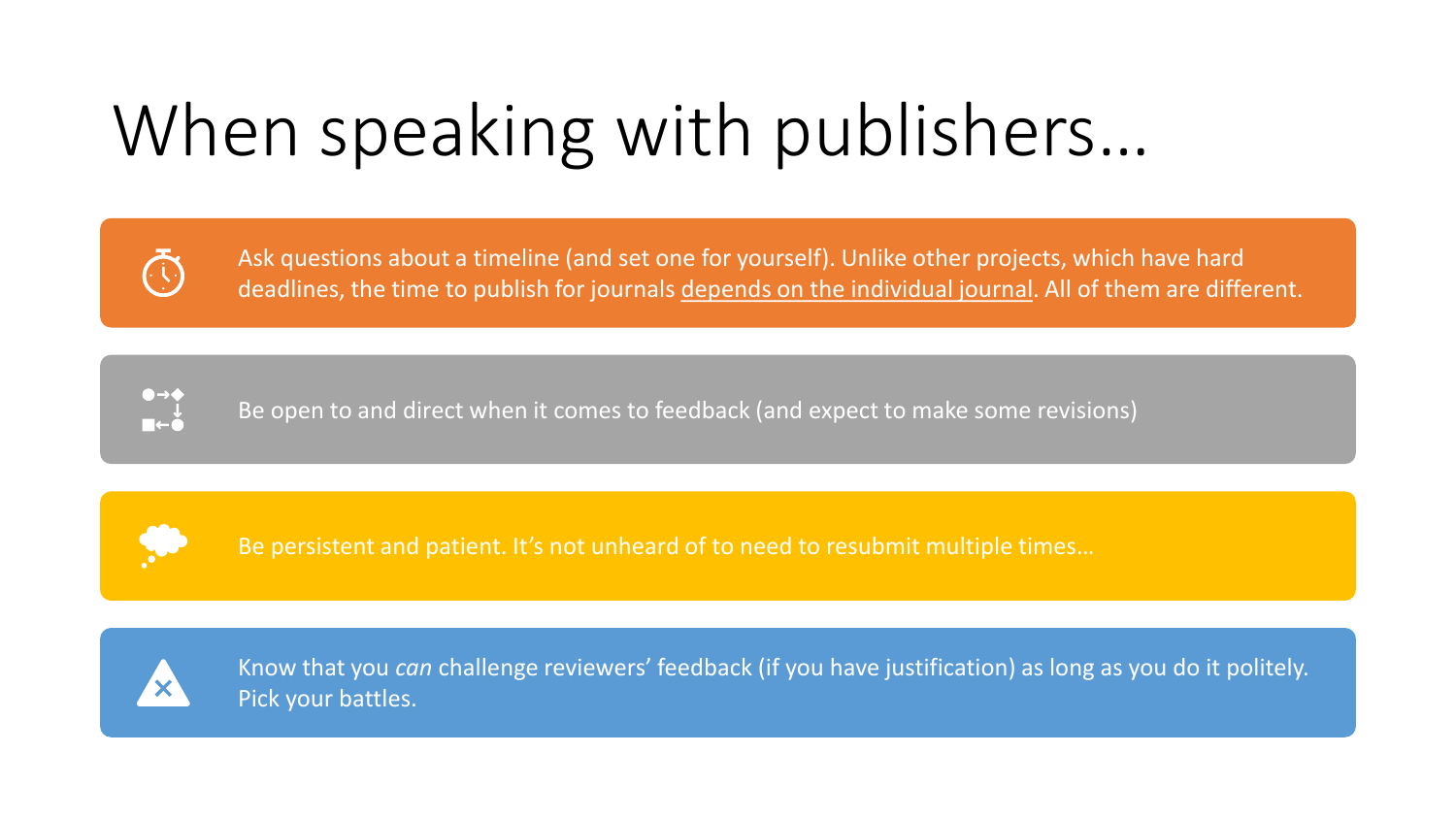A journal finder can help you find a journal. (Duh.)

One example: <https://journalfinder.elsevier.com/>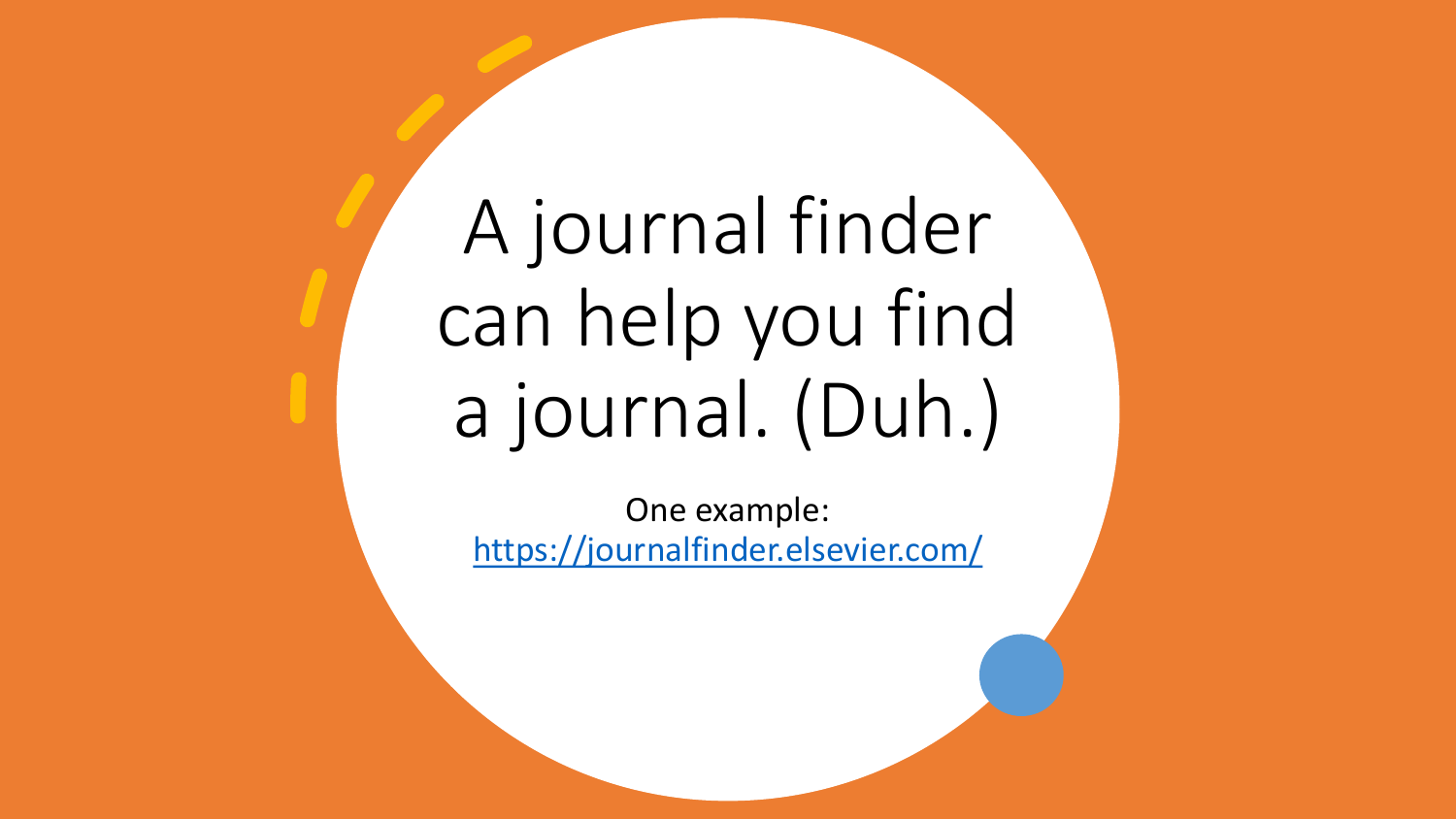## TAMIU 5 A R  $\overline{\mathsf{L}}$

#### Advancing Research and Curriculum

Follow our social media: txamiu.arc

Œ

Thanks for joining us! Upcoming ARC Events:

Free and open to everyone:

- ❖ Graduate School Presents…Writing CVs! April 21st, Noon, virtual
- ❖ Poster Formatting for Conferences April 27th
- ❖ Wellness Retreat April 28th, virtual

Office: Pellegrino 203 Email: [writingconsultant@tamiu.edu](mailto:writingconsultant@tamiu.edu) Phone: (956) 326-3233 Website: https://www.tamiu.edu/cees/arc/index.shtml